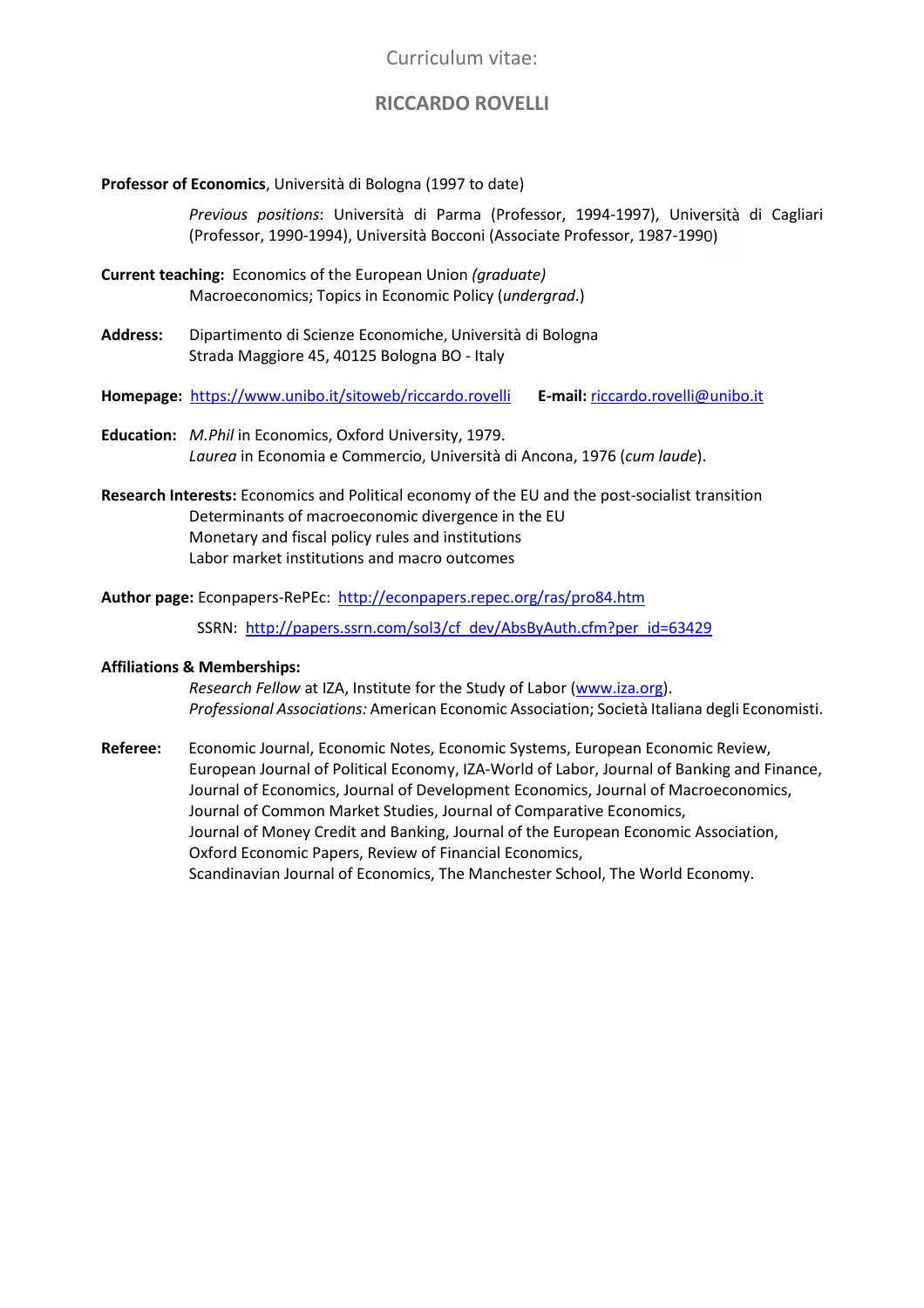## **PUBLICATIONS & WORKING PAPERS**

Most publications can be downloaded through my author pages at: SSRN (http://papers.ssrn.com/sol3/cf\_dev/AbsByAuth.cfm?per\_id=63429) Econpapers-RePEc (http://econpapers.repec.org/ras/pro84.htm)

## **ARTICLES IN INTERNATIONAL JOURNALS (REFEREED)**

- **1) A cointegration analysis of the relationship between bank reserves, deposits and loans: the case of Italy, 1965-1987** (with Valentina Corradi e Marzio Galeotti), Journal of Banking and Finance, 14(1), 1990, 199-214. http://dx.doi.org/10.1016/0378-4266(90)90044-3
- **2) How much (A)symmetry in Europe? Evidence from Industrial Sectors** (with Rodolfo Helg, Paolo Manasse, Tommaso Monacelli), European Economic Review, 39, 1995, May, 1017-1042. http://dx.doi.org/10.1016/0014-2921(95)00006-Y
- **3) Central banking and seigniorage: A study of three economies in transition** (with Eduard Hochreiter and Georg Winckler), European Economic Review - Papers and Proceedings, 40, 1996, April, 629-644. Czech translation in: Politická Ekonomie, XLV, 97/2, 193-206. http://dx.doi.org/10.1016/0014-2921(95)00075-5
- **4) Financial Intermediation Versus Stock Markets in a Dynamic Intertemporal Model** (with Sudipto Bhattacharya and Paolo Fulghieri). Journal of Institutional and Theoretical Economics, 154, No.1, March 1998, 291-319. http://www.jstor.org/stable/40752063
- **5) Capital markets, financial intermediaries and liquidity supply** (with Paolo Fulghieri). Journal of Banking and Finance, 22(9), 1998, 1157-1179. http://dx.doi.org/10.1016/S0378-4266(98)00053-3
- **6) Investor risk aversion and financial fragility in emerging economies** (with Jeffrey H. Nilsen). Journal of International Financial Markets, Institutions & Money, 11, No.3/4, 2001, 443-474. http://dx.doi.org/10.1016/S1042-4431(01)00045-2
- **7) Painless Disinflation? Monetary Policy Rules in Hungary, 1991-1999** (with Roberto Golinelli) The Economics of Transition, 10 (1), 2002, 55-91. http://dx.doi.org/10.1111/1468-0351.00103
- **8) The Generation and Distribution of Central Bank Seigniorage in the Czech Republic, Hungary and Poland** (with Eduard Hochreiter). Banca Nazionale del Lavoro Quarterly Review, no.223, 2002 Dec., 391-415. http://ojs.uniroma1.it/index.php/PSLQuarterlyReview/article/view/9916/9798
- **9) Macroeconomic stability and the preferences of the Fed**. **A formal analysis, 1961-98** (with Carlo A. Favero). Journal of Money, Credit and Banking, 35 (4), 2003, 545-556. http://www.jstor.org/stable/3649900
- **10) Monetary Policy Transmission, Inflation Targeting and Interest Rate Rules in Transition Countries** (with Roberto Golinelli). Journal of Banking and Finance, 29 (1), 2005, 183-201. http://dx.doi.org/10.1016/j.jbankfin.2004.06.021
- **11) Labor Market Policies and Outcomes in the Enlarged EU** (with Randolph Bruno). Journal of Common Market Studies. 48(3), 2010, 661–685. http://dx.doi.org/10.1111/j.1468-5965.2010.02068.x
- **12) Did support for economic and political reforms increase during the post-communist transition, and if so, why?** (with Anzelika Zaiceva). The Economics of Transition, 21 (2), 2013, 193-240. http://dx.doi.org/10.1111/ecot.12009
- 13) Did Growth and Reforms Increase Citizens' Support for the Transition? (with Roberto Golinelli). **European** Journal of Political Economy, 30 (June), 2013, 112-137. http://dx.doi.org/10.1016/j.ejpoleco.2013.01.0004
- **14) The role of the Exchange Rate Regime in the process of Real and Nominal Convergence** (with Gaetano D'Adamo). Journal of Macroeconomics, 43, 2015, 21-37. http://dx.doi.org/10.1016/j.jmacro.2014.09.004
- **15) Wage coordination in new and old EU member states**. IZA World of Labor, 2016: 222. http://dx.doi.org/10.15185/izawol.222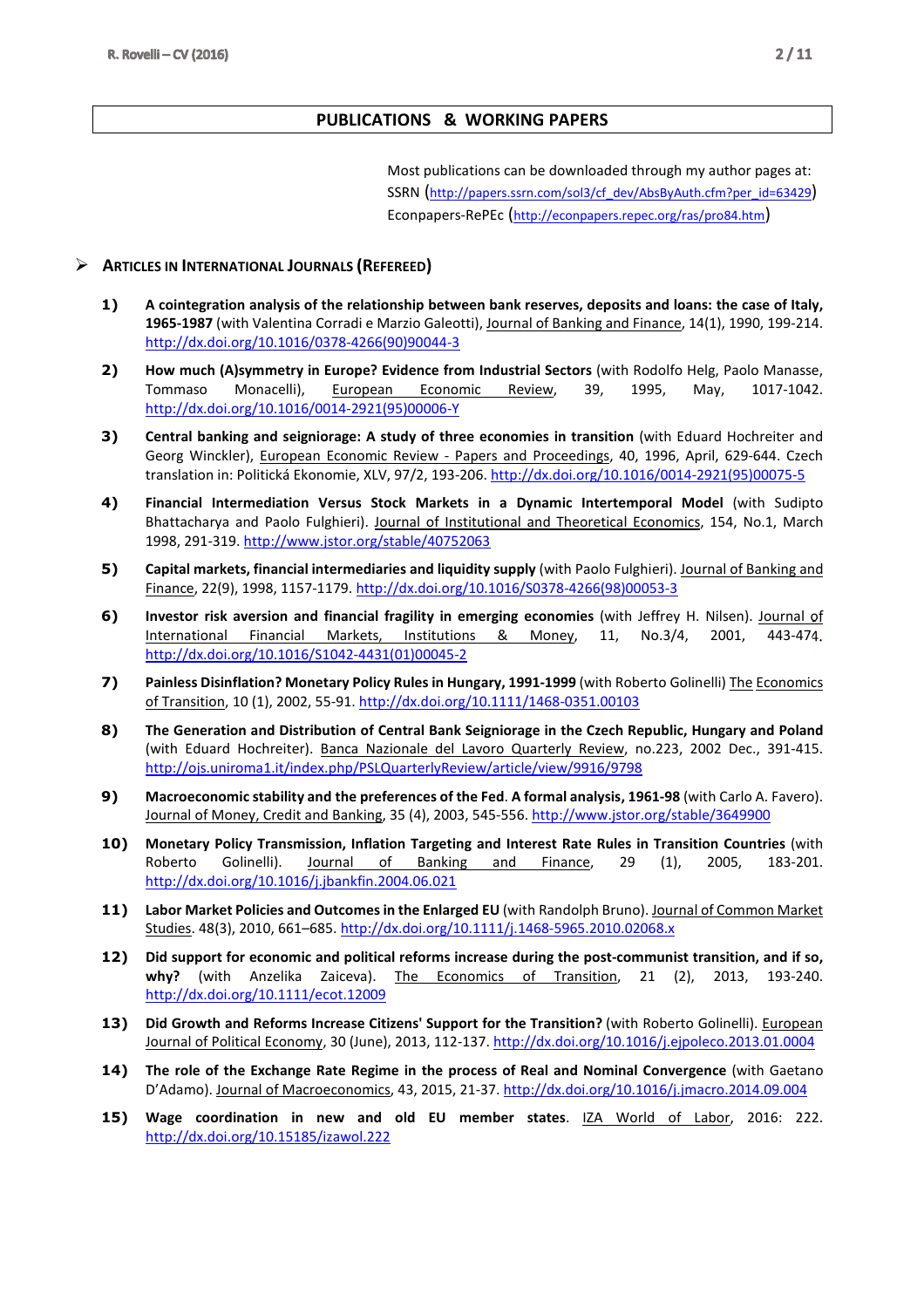## **CHAPTERS IN BOOKS AND OTHER PUBLICATIONS (ENGLISH)**

- **1) The impact of a new futures contract on risk premia in the term structure: An APT analysis for French government bonds** (with Alessandro Citanna). In: V.Conti and R.Hamaui (eds.), Financial markets liberalization and the role of banks, Cambridge U. Press, 1993.
- **2) Reserve requirements, seigniorage and the financing of the government in an economic and monetary union**. In: Directorate General for Economics and Financial Affairs, European Commission, Applying market principles to government borrowing; Growth and employment. Series: European Economy - Reports and studies, No.1, 1994, 11-56. ISBN: 92-826-7471-1. http://bookshop.europa.eu/en/applying-market-principles-togovernment-borrowing-growth-and-employment-pbCM8294577/
- **3) Review** of**:** *Eichengreen, B., Frieden, J., and von Hagen, J., (eds.) Monetary and Fiscal Policy in an Integrated Europe***,** Journal of Economics, 65, 1997, no.1, 104-110.
- **4) Discussion** of**:** *Eijffinger S.C.W., Central Bank Independence in Practice An International Comparison.* In: Oesterreichische Nationalbank, Central Bank Independence and the Credibility of European Monetary Policy, Vienna, 1997.
- **5) Central banks and seigniorage: a study of three transition economies** (with Eduard Hochreiter and Georg Winckler). In: C.Helmenstein (ed.), Capital Markets in Transition Economies, Edward Elgar, 1998, vol. 1.
- **6) Editor** of, and **Introduction** in*: Monetary Policy and Interest Rates* (with Ignazio Angeloni), Macmillan Press, 1998.
- **7) Independent or Coordinated? Monetary and Fiscal Policy in EMU** (with Luca Lambertini). In: R. Beetsma, C. Favero, A. Missale, A. Muscatelli, P. Natale and P. Tirelli (eds.) Monetary Policy, Fiscal Policies and Labour Markets - Macroeconomic Policy Making in the EMU. Cambridge University Press, 2004, ch.6.
- **8) Financial Intermediation versus Stock Markets in a Dynamic Intertemporal Model** (with Sudipto Bhattacharya and Paolo Fulghieri). In: S.Bhattacharya, A.Boot and A.Thakor (eds.) Credit, Intermediation, and the Macroeconomy - Readings and Perspectives in Modern Financial Theory. Oxford University Press, 2004, ch.7.
- **9) One market, how many social models? Policy and performance indicators for the EU-27.** In: L.Tichy, B.Plechanovà, O.Schneider (eds.) European Integration at the Crossroads, Univerzita Karlova V Praze-Pràvnickà Fakulta, Prague, 2008. *W.P. version*: http://www2.dse.unibo.it/rovelli/RR-Papers/RR\_OneMkt\_ManyModels.pdf
- **10) Italy: Inching Out of the Global Crisis***.* CESifo Forum 11(1)/2010, 44-54. http://www.cesifogroup.de/DocDL/forum1-10-special1.pdf
- **11) Economic Policy in a Global Crisis: Did Italy Get It Right?** In: M. Giuliani, E. Jones. Italian Politics 2009: Managing Uncertainty, Berghahn Books, NY (pp. 223 - 241).
- **12) Two Suggestions for the Future of the Eurozone.** CESifo Forum 12(2)/2011, 55-62. http://www.cesifogroup.de/DocDL/forum2-11-focus10.pdf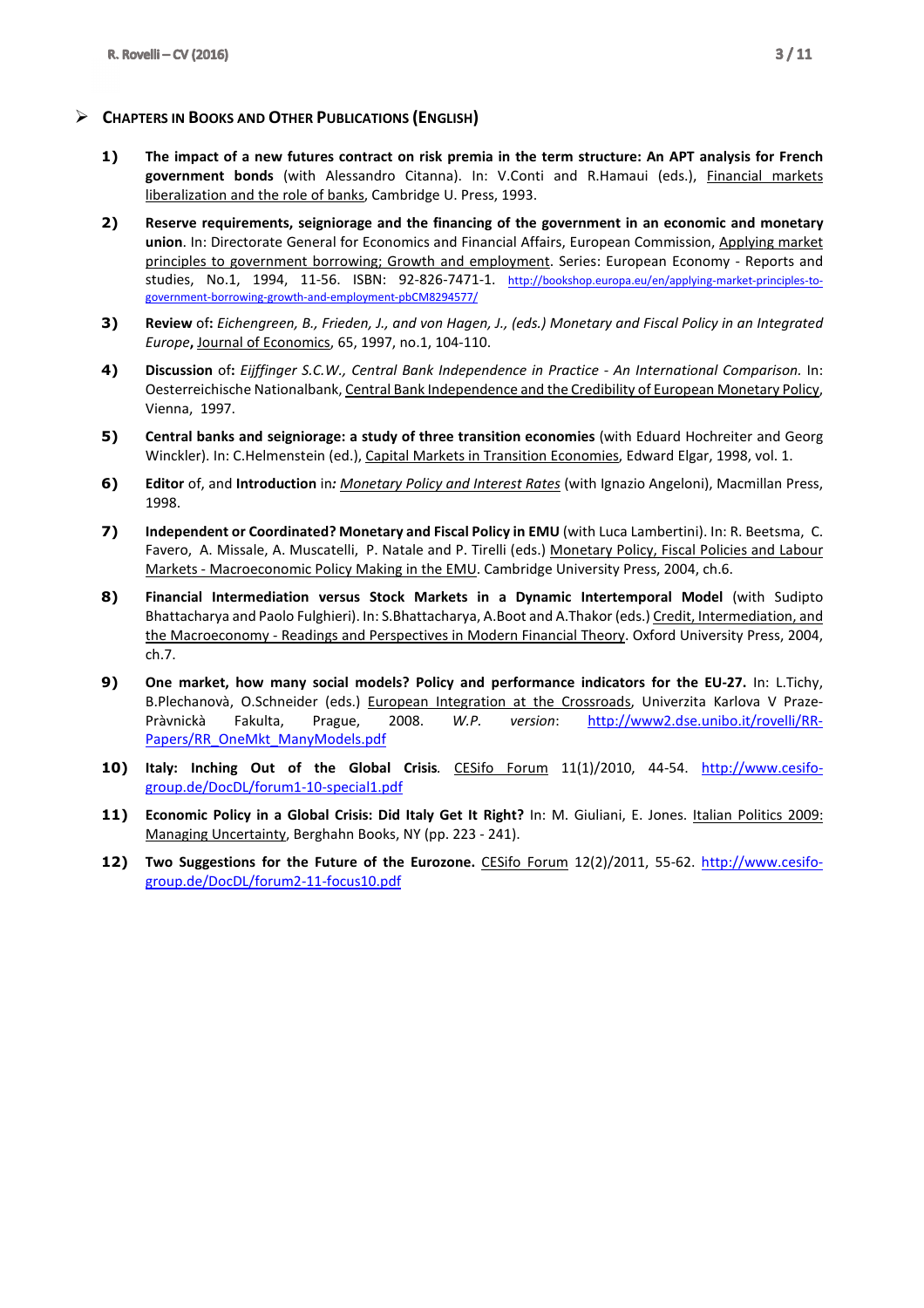#### **PUBLICATIONS IN ITALIAN: BOOKS AND JOURNALS**

- **1) Il sistema bancario ed il meccanismo di trasmissione** *(The banking system and the transmission mechanism*) (with V.Corradi and M.Galeotti), in: F.Cesarini, M.Grillo, M.Monti, M.Onado (eds.) Banca e Mercato, Il Mulino, 1988.
- **2) Le banche e l'innovazione finanziaria: quali implicazioni per la domanda di capitale delle banche?** *(Banks and financial innovation: implications for banks' demand for capital)*, in: F.Cesarini (ed.) Il rafforzamento patrimoniale delle banche, Il Mulino, 1988.
- **3) Una valutazione della volatilità dei titoli azionari** *(An evaluation of shares'volatility)* (with F. Cartiglia and V.Corradi) in: Banca d'Italia, Ricerche e metodi per la politica economica, Vol.II, Roma, 1989.
- **4) Causalità e cointegrazione e il moltiplicatore monetario. Il caso dell'Italia, 1965-1986** *(Causality, cointegration and the money multiplier. Italy, 1965-1986)* (with V. Corradi and M.Galeotti) in: Banca d'Italia, Ricerche e metodi per la politica economica, Vol.II, Roma, 1989.
- **5) Riserva obbligatoria, politica monetaria e integrazione europea del sistema bancario italiano** *(Compulsory reserves, monetary policy and the European integration of the Italian banking system)* (with F.Bruni) in: Banca CRT, La modifica della riserva obbligatoria, Quaderni di Osservatorio economico, n.2, 1989.
- **6) Una ipotesi di riforma della riserva obbligatoria** *(A proposal for the reform of compulsory reserves)* , Bancaria, 46, n.7/8, Luglio-Agosto 1990.
- **7) L'impatto di un nuovo contratto futures sul premio al rischio nella struttura per scadenze dei tassi d'interesse: uno studio del mercato dei titoli di Stato in Francia** *(The impact of a new futures contract on the term structure risk premium: An analysis of the French government bond market*) (with A.Citanna), in: V.Conti and R.Hamaui (eds.) Operatori e mercati nel processo di liberalizzazione, Vol.II, Il Mulino, 1991.
- **8) Commercio, tecnologia e asimmetria del ciclo economico. Un'analisi empirica dell'industria manifatturiera nell'Unione Europea** (with R. Paci). in: AA.VV., Ricerche quantitative per la politica economica - 1997, Banca d'Italia, 1999.
- **9) Macroeconomia Europea**, Zanichelli, 2001 (2<sup>nd</sup> ed.; 1<sup>st</sup> ed.1999).
- **10) Potenza civile e mercato globale: Reggerà il modello europeo alla prova della globalizzazione?** In: G.Laschi e M.Telò (a cura di), "Europa potenza civile o entità in declino?", Il Mulino, 2007. *WP version:* http://www2.dse.unibo.it/rovelli/RR-Papers/RR\_PcMg\_17gen2007.pdf
- **11) Mercato: Fatto o valore? Oltre la dicotomia**. Sociologia del lavoro, n. 111, 2008, 35-70. *WP version:*  http://www2.dse.unibo.it/rovelli/RR-Papers/RR\_Mercato\_Fatto\_Valore\_2008.pdf
- **12)** *Enlargement fatigue?* **L'altro punto di vista** (with Anzelika Zaiceva). In: G.Laschi e M.Telò (a cura di), "Europa, potenza civile? Contraddizioni, ostacoli e scenari alternativi", Il Mulino, 2008. *WP version:* http://www2.dse.unibo.it/rovelli/RR-Papers/rraz\_Enlarge\_fatigue\_ita-270608.pdf
- **13) La politica economica nella crisi globale: l'Italia ha fatto la cosa giusta?** In: M. Giuliani e E. Jones, "Politica in Italia. I fatti dell'anno e le interpretazioni. Edizione 2010." Il Mulino, 2010 (pp. 269 - 291).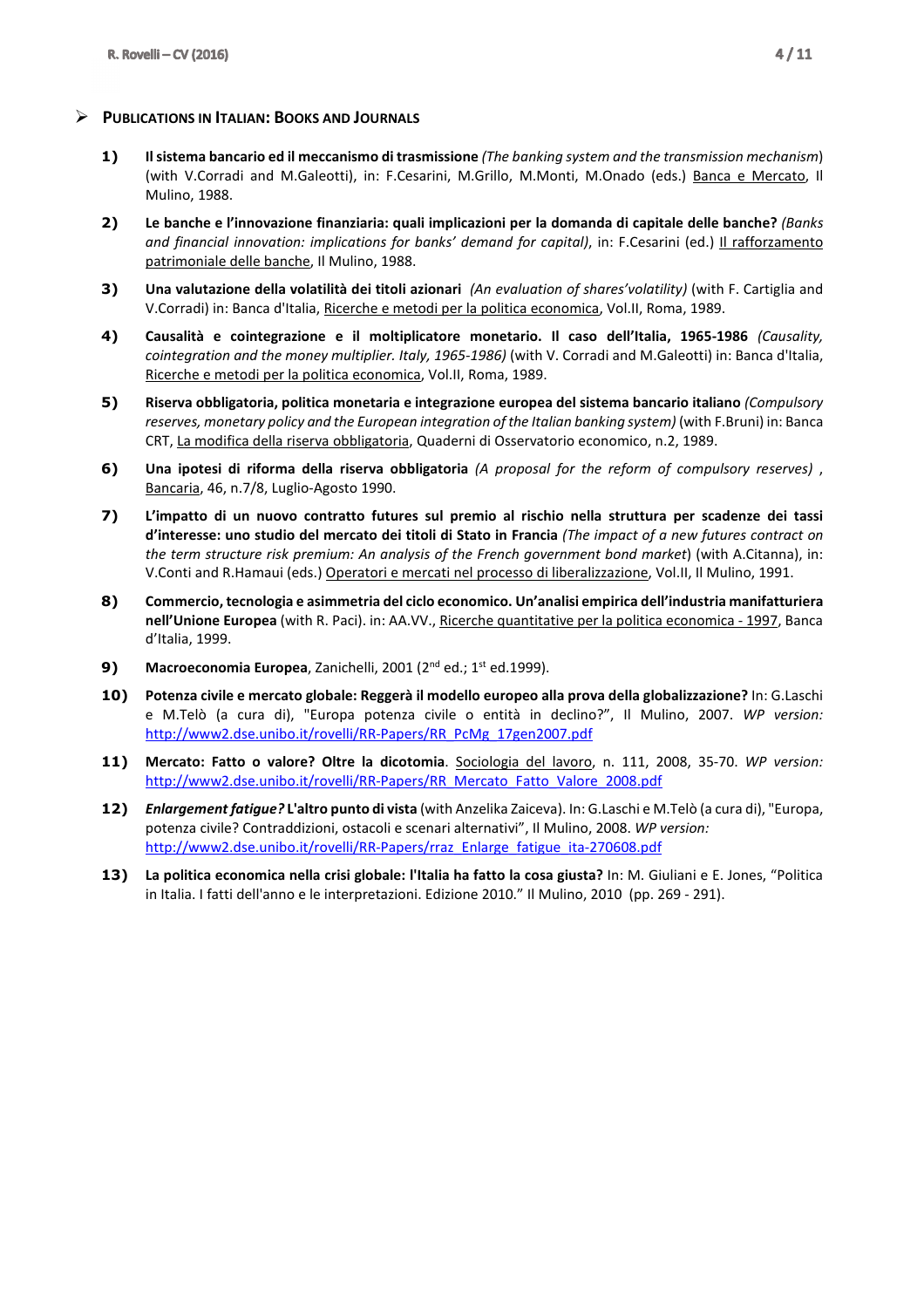## **WORKING PAPERS**

- **1) Determinants of interest rates on Italian government bonds and the valuation of floating rate bonds**, IGIER W.P. no.17, April 1992.
- **2) Due riforme parallele: il conto corrente di tesoreria e la riserva obbligatoria** *(*In Italian*: Two reforms in parallel: the Treasury's current account and compulsory reserves)* (with F. Innocenzi), Quaderni del Centro di Economia monetaria e finanziaria Paolo Baffi, n.64, 1992.
- **3) Capital markets, financial intermediaries and the supply of liquidity in a dynamic economy** (with P. Fulghieri), IGIER W.P. no. 37, January 1993, and: First Boston W.P 93-04, GSB Columbia University.
- **4) How much (A)symmetry in Europe? Evidence from Industrial Sectors** (with R.Helg, P.Manasse, T.Monacelli), IGIER W.P. no. 70, July 1994.
- **5) Central banking, seigniorage and the financing of the government**, Quaderni del Centro di Economia monetaria e finanziaria Paolo Baffi, No.85, July 1994.
- **6) Central banks and the use of seigniorage: A study of three economies in transition** (with E.Hochreiter and G.Winckler), IGIER W.P. no. 84, 1995.
- **7) Turnpike Banking: Only the Meek Shall Inherit the Earth** (with S.Bhattacharya and P.Fulghieri), IGIER W.P. no.110, January 1997, and: D.P. No. 237, LSE-Financial Markets Group, March 1996.
- **8) Financial Intermediation Versus Stock Markets in a Dynamic Intertemporal Model** (with S.Bhattacharya and P.Fulghieri), Quaderno No. 300, Dipartimento di Scienze Economiche-Università di Bologna, W.P. 300/60, August 1997.
- **9) Do Trade and Technology Reduce Asymmetries? Evidence from Manufacturing Industries in the EU** (with R.Paci), IGIER W.P. no.109, December 1996. Revised: Dipartimento di Scienze Economiche-Università di Bologna, W.P. 301/17, November 1997. Also at the URL: http://papers.ssrn.com/sol3/papers.cfm?abstract\_id=85988.
- **10) La politica monetaria in Europa: Una guida per il cittadino intelligente** *(*In Italian: *An intelligent citizen's guide to Monetary Policy in Europe),* Quaderni della Biblioteca E. Bigiavi, Università di Bologna, January 1999.
- **11) Monetary Policy and the Convergence to Low Inflation: A Small Macro Model for Hungary and Poland, 1991-1998** (with Roberto Golinelli) July 1999. http://papers.ssrn.com/paper.taf?abstract\_id=177468.
- **12) The Generation and Distribution of Central Bank Seigniorage in the Czech Republic, Hungary and Poland** (with Eduard Hochreiter), July 1999. http://papers.ssrn.com/sol3/papers.cfm?abstract\_id=177470. *Published:* Banca Nazionale del Lavoro Quarterly Review, no.223, 2002 Dec., 391-415.
- **13) Modeling and Identifying Central Bank Preferences** (with Carlo Favero), Temi di Ricerca-Ente per gli studi monetari, bancari e finanziari Luigi Einaudi, No.19, July 2000. (First versions: IGIER W.P. no.148 and CEPR D.P 2178, June 1999). http://papers.ssrn.com/sol3/papers.cfm?abstract\_id=156289
- **14) Investor Risk Aversion and Financial Fragility in Emerging Economies** (with Jeffrey H. Nilsen), July 2000. Dipartimento di Scienze Economiche-Università di Bologna, W.P. no. 429. http://papers.ssrn.com/sol3/papers.cfm?abstract\_id=177469. *Published*: Journal of International Financial Markets, Institutions & Money, 11, No.3/4, 2001, 443-474
- **15) Macroeconomic Stability and the Preferences of the Fed. A Formal Analysis, 1961-98** (with Carlo Favero). July 2001. URL: http://papers.ssrn.com/sol3/papers.cfm?abstract\_id=280250. *Published:* Journal of Money, Credit and Banking, 35 (4), 2003, 545-556.
- **16) Painless Disinflation? Monetary Policy Rules in Hungary, 1991-1999** (with Roberto Golinelli) September 2001. URL: http://papers.ssrn.com/abstract=256135. *Published:* Economics of Transition, 10, 2002, 55-91
- **17) Independent or Coordinated? Monetary and Fiscal Policy in EMU** (with Luca Lambertini) 5 October 2001. URL: http://papers.ssrn.com/sol3/papers.cfm?abstract\_id=288661. *Published* in: R. Beetsma, C. Favero, A. Missale, V.A. Muscatelli, P. Natale and P. Tirelli (eds.) Fiscal Policies, Monetary Policies and Labour Markets. Key Aspects of European Macroeconomic Policies after Monetary Unification, Cambridge U.P., 2003.
- **18) Monetary Policy Transmission, Interest Rate Rules and Inflation Targeting in Three Transition Countries** (with Roberto Golinelli), December 2001. Dipartimento di Scienze Economiche-Università di Bologna, W.P.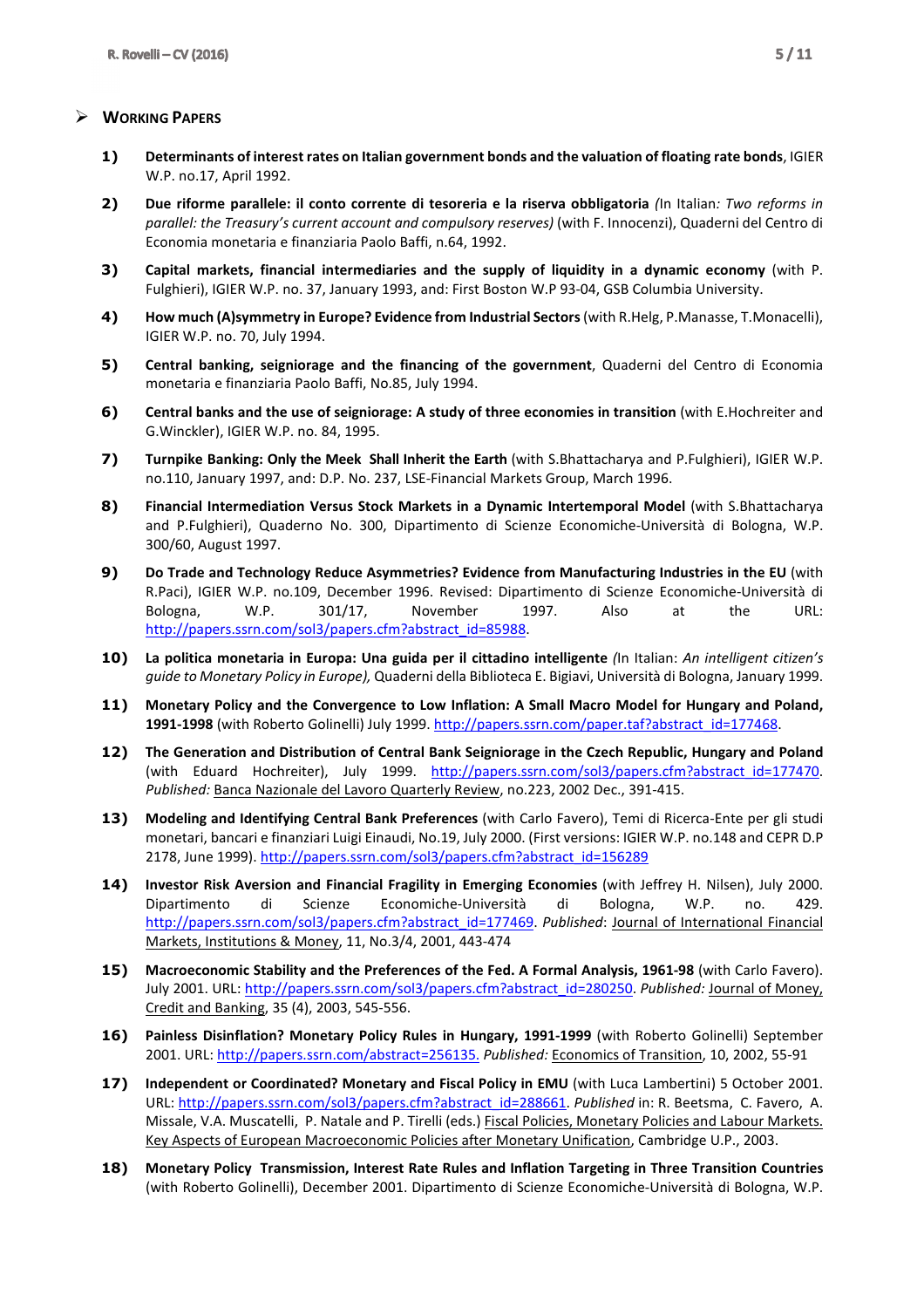no. 429. Rev. February 2004. http://papers.ssrn.com/sol3/papers.cfm?abstract\_id=299409. *Published:* Journal of Banking and Finance, 29 (1), 2005, 183-201.

- **19) Optimal fiscal stabilization policy with credible central bank independence** (with Luca Lambertini) December 2002. Dipartimento di Scienze Economiche - U. di Bologna, W.P.460. http://papers.ssrn.com/sol3/papers.cfm?abstract\_id=366000.
- **20) Monetary and fiscal policy coordination and macroeconomic stabilization. A theoretical analysis** (with Luca Lambertini) 14 February 2003. Dipartimento di Scienze Economiche - U. di Bologna, W.P. 464. http://papers.ssrn.com/sol3/papers.cfm?abstract\_id=380322.
- **21) Why fiscal commitment improves price stability** (with Luca Lambertini). 8 June 2004.
- **22) One market, how many social models? Policy and performance indicators for the EU-27,** Dipartimento di Scienze Economiche,May 2007. http://www2.dse.unibo.it/rovelli/RR-Papers/RR\_OneMkt\_ManyModels.pdf
- **23) Potenza civile e mercato globale: Reggerà il modello europeo alla prova della globalizzazione?**  Dipartimento di Scienze Economiche, 17 January 2007 (in Italian). **Labor Market Policies and Outcomes: Cross Country Evidence for the EU-27** (with Randolph Bruno), IZA DP 3161, November 2007.
- **24) Mercato: Fatto o Valore? Oltre la dicotomia.** Rev: June 2008 (in Italian). http://www2.dse.unibo.it/rovelli/RR-Papers/RR\_Mercato\_Fatto\_Valore\_2008.pdf
- **25) Labor Market Policies, Institutions and Employment Rates in the EU-27** (with Randolph Bruno), IZA DP 3502, May 2008. http://ftp.iza.org/dp3502.pdf
- **26) Enlargement fatigue? L'altro punto di vista** (with Anzelika Zaiceva), June 2008 (in Italian). http://www2.dse.unibo.it/rovelli/RR-Papers/rraz\_Enlarge\_fatigue\_ita-270608.pdf
- **27) Transition fatigue? Cross-country evidence from micro data** (with Anzelika Zaiceva). IZA D.P.4224, April 2009. http://ftp.iza.org/dp4224.pdf
- **28) Individual support for economic and political changes: Evidence from transition countries, 1991-2004** (with Anzelika Zaiceva). DSE W.P.736, March 2011. *Rev. version of IZA D.P. 4224*. *Rev. version published in:* The Economics of Transition, 21 (2), 2013, 193-240. http://dx.doi.org/10.1111/ecot.12009
- **29) Did Growth and Reforms Increase Citizens' Support for the Transition?** (with Roberto Golinelli). IZA D.P.5836, July 2011. *Rev. version published in:* European Journal of Political Economy, 30 (June), 2013, 112- 137. http://dx.doi.org/10.1016/j.ejpoleco.2013.01.004
- **30) Labor Market Institutions and the Response of Inflation to Macro Shocks in the EU: A Two-Sector Analysis**  (with Gaetano D'Adamo). IZA D.P.7616, September 2013. http://ftp.iza.org/dp7616.pdf
- **31) The Role of the Exchange Rate Regime in the Process of Real and Nominal Convergence** (with Gaetano D'Adamo). IZA D.P.7627 September 2013. http://ftp.iza.org/dp7627.pdf . Rev. version published in: Journal of Macroeconomics, 2015, 43, 21-37.
- **32) Labour Market Institutions and Inflation Differentials in the EU** (with Gaetano D'Adamo). IZA D.P.9389 September 2015. http://ftp.iza.org/dp9389.pdf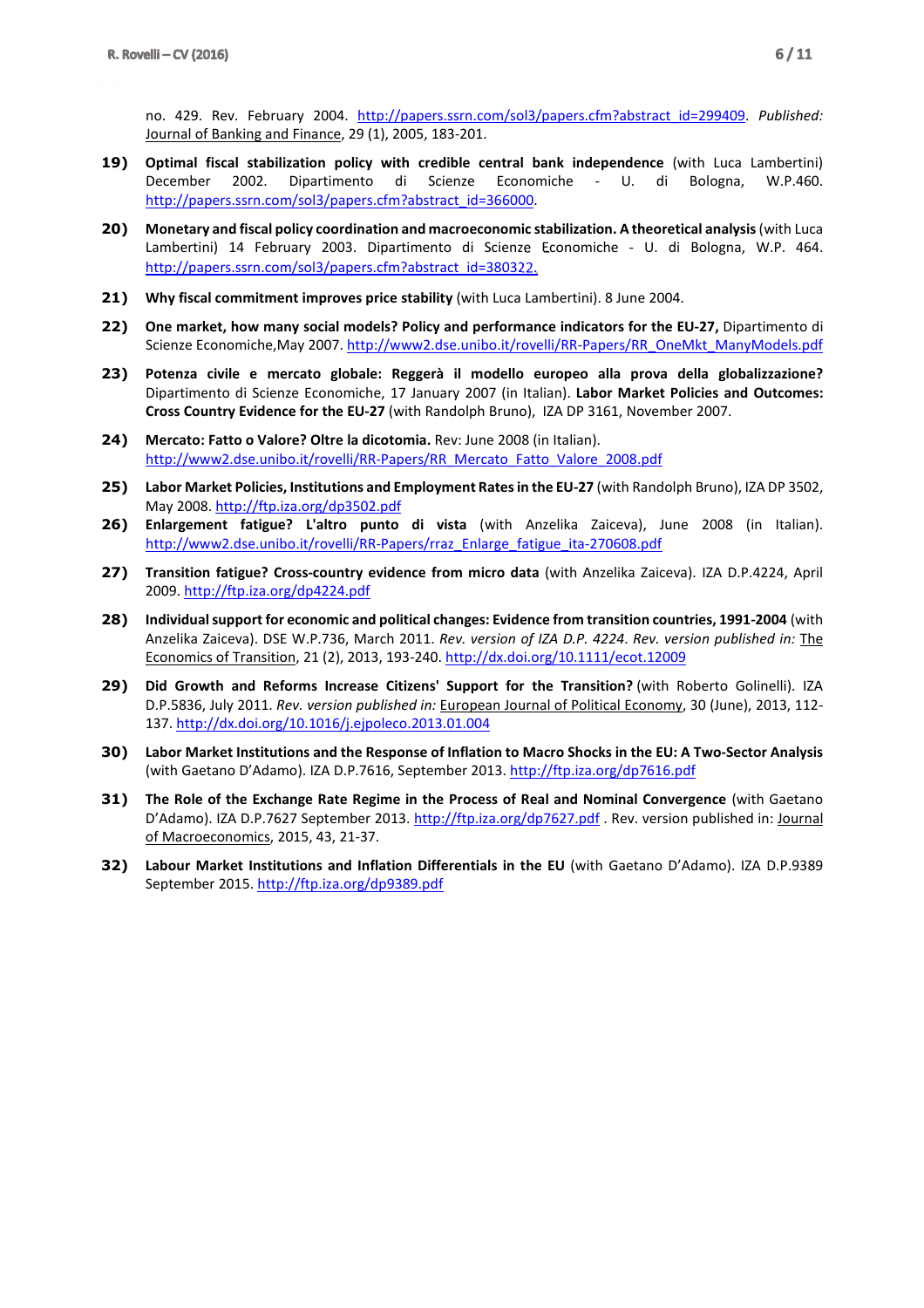#### **ORGANIZATION OF CONFERENCES AND WORKSHOPS**

- 1991 Organizer (with F.Bruni and F.Giavazzi) of the CEPR / Centro Paolo Baffi Conference on "**Monetary Policy in Stage Two of Emu**" (Milano, September). Report published as *CEPR Report: "The road to EMU: Managing the transition to a single European currency", December 1991*
- 1994 Organizer of the Centro Paolo Baffi / CESPRI / IGIER Workshop on **"The impact of monetary integration on European regions, industry and trade"** (Milano, November)
- 1995 Organizer (with E. Hochreiter) of the Invited Papers Session on **"Monetary and Financial Policies in the Economies in Transition",** Tenth Annual Congress, European Economic Association (Prague, September). Proceedings published in European Economic Review, 1996.
- 1995 Organizer of the Centro Paolo Baffi / IGIER Workshop on **"Bank Efficiency, Economies of Scale and Bank Size"** (Milano, September).
- 1996 Organizer (with I. Angeloni) of the Banca d'Italia / Centro Paolo Baffi / IGIER Workshop on **"Monetary Policy and the Term Structure of Interest Rates"** (Milano, June). Conference volume published with Macmillan Press, 1998.
- 1997 Organizer (with I. Angeloni and F.Lippi) of the Banca d'Italia / Centro Paolo Baffi / IGIER Workshop on **"Monetary Policy and the Structure of Goods and Labor Markets"** (Perugia, June).
- 1997 Organizer (with G. Ferri) of a Workshop on **"Processi Competitivi e Articolazione Territoriale nel Sistema Bancario" (**Competitive Processes and Spatial Allocation in the Banking System) (Università di Parma, November).
- 1993-97 Responsible for the Visitors and Seminars Programme, IGIER (Milano).
- 1998 Organizer (with I. Angeloni) of the Banca d'Italia / Centro Paolo Baffi / IGIER Workshop on **"Monetary Policy of the ESCB: Strategic and Implementation Issues"** (Milano, July).
- 2002 EACES Bi-annual Conference. Organizer and Chair of Panel: "**Monetary and fiscal policy convergence and choice of exchange rate regime in transition countries**", Facoltà di Scienze Politiche (Forlì, June 8).
- 2005 Organizer (with S. Arndt and M. Plummer) of the Bologna–Claremont International Economic Policy Forum on: "**Global Monetary Integration and Governance: Europe, the Americas and Asia**", The Johns Hopkins University - Bologna Center (Bologna, April 7–9, 2005).
- 2007 Co-organizer (with H. Lehmann and S. Scarpetta ) of the IZA-World Bank Workshop: "**The Informal Economy and Informal Labor Markets in Developing, Transition and Emerging Economies**" (Bertinoro, Jan. 26-27).
- 2010 Organizer and Chair of session on "**Euro Adoption After the Crisis: Time for Rethinking**" at the XXII Edition of Villa Mondragone International Economic Seminar, Università degli Studi di Roma Tor Vergata (June 22)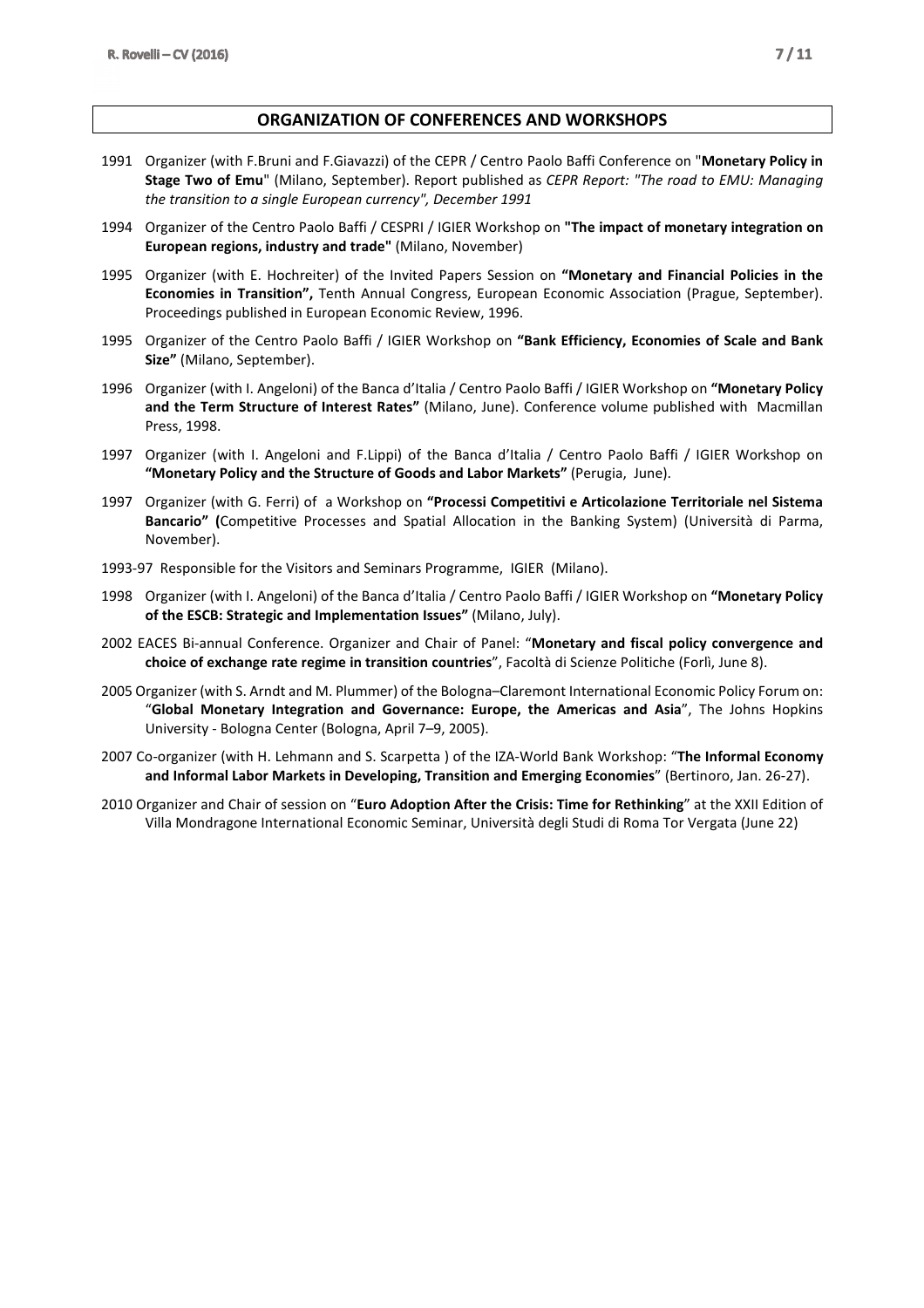## **PRESENTATIONS at SEMINARS and CONFERENCES**

#### **From 1990 to August 1995:**

I have presented papers or have been a discussant at*: Applied Econometrics Association* (Brussels, 92), *Banca Commerciale Italiana* (Milano, 90, 92), *Banca d'Italia* ( 91, 93, 94), *CEPR* (Champoussin, 94; Gerzensee Study Center, 90, 92; Milano, 94; Lausanne, 90; Lovain-la-Neuve, 94), *Econometric Society Winter Meetings* (Boston, 94); *European Commission-DG2* (Brussels, 93), *European Economic Association* (Cambridge, 91), *European Finance Association* (Copenhagen, 93), *IGIER* (Milano, 91, 92, 93, 95), *IMI* (Roma, 90, 91), *NBER-ISOM* (Paris, 94), *Oesterreichische Nationalbank* (94); and at the Universities of Amsterdam (94), Ancona (90), Bergamo (91), Bocconi (90, 91, 92, 94), Bologna (94), Brescia (93), Cagliari (91, 92, 93, 95), Catholic University of Milano (94), European University Institute (95), Modena (92), Roma-Luiss (93), Southampton (90), Torino (94).

#### **From September 1995 to December 1999:**

- 1995 September 2 European Economic Association, Tenth Annual Congress (Prague) *Central banks and seigniorage: a study of three economies in transition (with E. Hochreiter).*
- 1995 December 1 IV Tor Vergata Financial Conference Università di Roma "Tor Vergata"  *Turnpike banking: Only the meek shall inherit the earth* (with Sudipto Bhattacharya).
- 1995 December 21 International Economic Association, Eleventh World Congress (Tunis)  *Central banks and seigniorage: a study of three economies in transition.*
- 1996 January 20 CEPR Conference: "Finance and Macroeconomics", Gerzensee Study Center (CH) *Discussant* of J.Suarez - O. Sussman (Endogenous Cycles in a Stiglitz-Weiss Economy)
- 1996 February 1 Seminar, Università di Parma *A revival of nations? National business cycles in the European Union. Evidence from manufacturing industries.*
- 1996 April 26 Seminar, Austrian National Bank (Vienna) *Seigniorage in the EU and in the EIT: issues and perspectives.*
- 1996 May 10 Paolo Baffi Centre Conference: "Toward a Common European Banking Market: National Strategies and Policy Issues", Università Bocconi (Milano) *Discussant* of Edward P.M Gardener - Philip Molyneux (Economies of scale, scope and X-efficiencies in European Banking).
- 1996 May 24 Seminar, Università Cattolica (Milano)  *Turnpike banking: Only the meek shall inherit the earth.*
- 1996 June 14 Banca d'Italia / Igier / Centro Paolo Baffi Workshop: "Monetary Policy and the Term Structure of Interest Rates ", Università Bocconi (Milano) *Discussant* of Jagjit S. Chadha - Joe A. Ganley (Measuring monetary policy credibility: Estimates for the UK, Germany and the US based on the term structure of interest rates).
- 1996 September 27 LSE-FMG Conference on "The World of Fischer Black", Alghero (Sassari)  *Turnpike banking: Only the meek shall inherit the earth* (with S.Bhattacharya and P.Fulghieri), and: *Discussant* of C.Goodhart - H.Huang (What is the Central Bank's Game?).
- 1997 March 19 Autorità Garante della Concorrenza e del Mercato (*Antitrust Auth.)*, Roma. Presentation and Round Table Discussion of: *Competition processes in the market for bank loans and financial services to firms in Italy* (with J. Alworth).
- 1997 May 14 Oesterreichische Nationalbank 25th Economics Conference, Vienna *Discussant* of S.C.W. Eijffinger (Central bank independence in practice - an international comparison).
- 1997 September 24 Paolo Baffi Centre Workshop: "Structural Evolution of Banking Systems", Università Bocconi (Milano)

*Discussant* of R. De Bonis and A. Ferrando (Determinants of bank lending rates in Italian provinces).

- 1997 November 6 Conference on "La molteplicità dei modelli di sviluppo nell'Italia del Nord", Università di Parma *Discussant* of four papers in the session on "Articolazione territoriale nel mercato del credito e finanziamento dello sviluppo" (Local credit markets and financing of growth).
- 1997 November 7 Banca d'Italia Conference (Sadiba, Perugia) *Do Trade and Technology Reduce Asymmetries? Evidence from Manufacturing Industries in the EU* (with R.Paci).
- 1997 December 19 Ente Einaudi Conference: "Nuovi orizzonti per il sistema bancario italiano" (Roma) *Discussant* of: I.Angeloni et al. (La redditività del sistema bancario italiano: confronti e tendenze).
- 1998 March 26 CIDE Seminar (Bologna) *Discussant* of: M.Artis and M. Marcellino (Fiscal Solvency and Fiscal Forecasting in Europe).
- 1998 April 3 CEPR-OeNB Seminar on Real Exchange Rates (Vienna)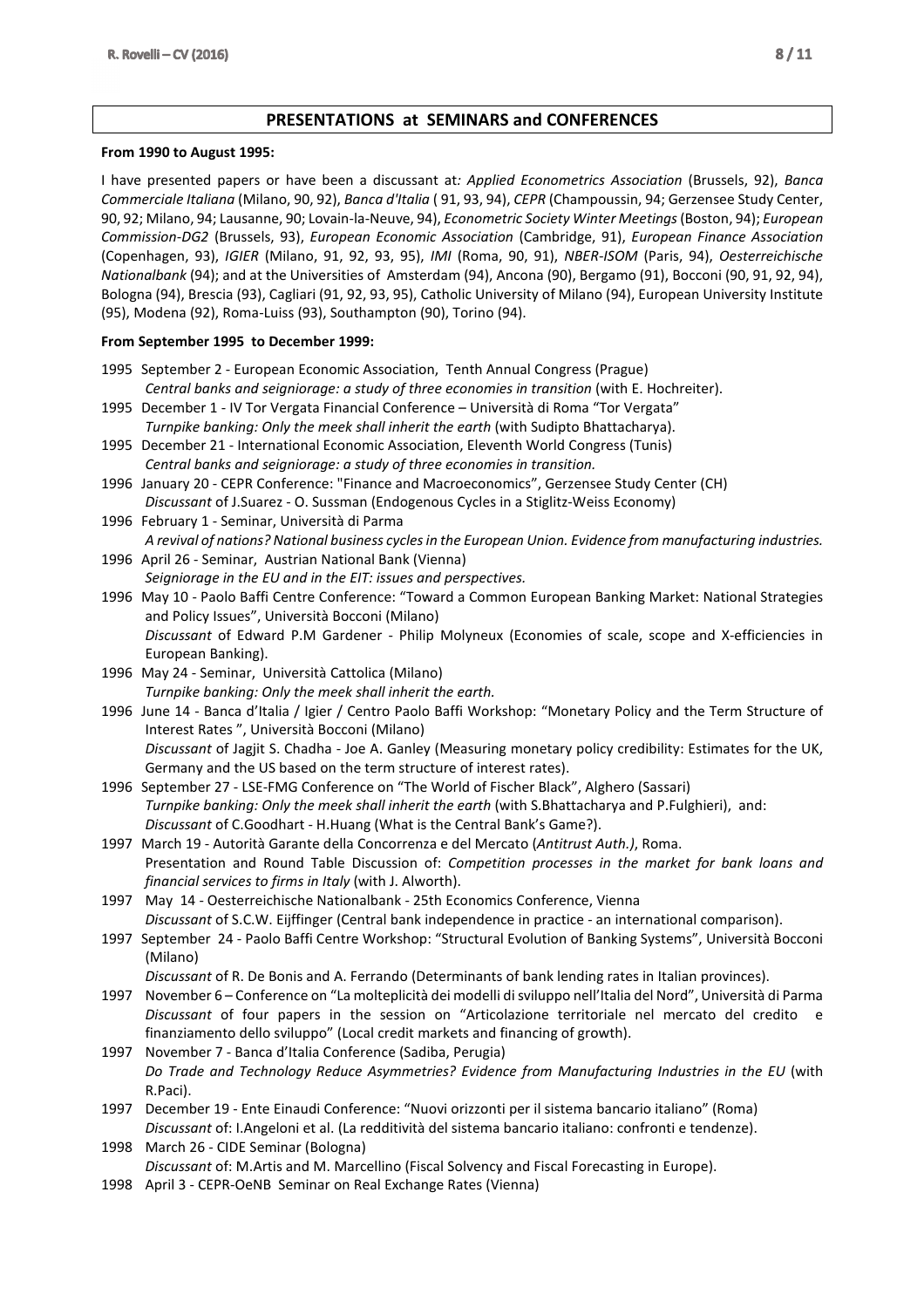*Discussant* of: S.Cecchetti, N.C.Mark and R.Sonora (Price Level Convergence Among United States Cities: Lessons for the European Central Bank).

1998 July 7 - Banca d'Italia / Igier / Centro Paolo Baffi Workshop: "Monetary policy of the ESCB: Strategic and Implementation Issues", Università Bocconi (Milano)

*Discussant of* K. Kuttner and A. Posen (Does Talk Matter After All? Identifying the Effects of Inflation Targeting).

- 1998 September 3 European Economic Association, Thirteenth Annual Congress (Berlin) *Do Trade and Technology Reduce Asymmetries? Evidence from Manufacturing Industries in the EU* (with R.Paci).
- 1998 September 11-12 Workshop of Phare ACE Research Project on "Central banks, financial structure and monetary policy in the economies in transition of Central and Eastern Europe" (NBH, Budapest) *Modeling Financial Fragility in Transition Economies*, and:

 *The Generation and Distribution of Central Bank Seigniorage in the Czech Republic, Hungary and Poland* (with E. Hochreiter).

- 1998 September 23 ASSET, Anual Congress (Bologna) *Modeling Financial Fragility in Transition Economies.*
- 1998 November 27 VII Tor Vergata Financial Conference (Università di Roma "Tor Vergata") *Modeling Financial Fragility in Transition Economies,* and  *The Generation and Distribution of Central Bank Seigniorage in three transition countries*.
- 1999 March 19 Seminar, Università Statale (Milano-Bicocca) *Modeling and Identifying Central Banks' Preferences.*
- 1999 April 16 Workshop of Phare ACE Research Project on "Central banks, financial structure and monetary policy in the economies in transition of Central and Eastern Europe" (OeNB, Vienna)  *Monetary Policy and the Convergence to Low Inflation: A Small Macro Model for Hungary and Poland, 1991- 1998.*
- 1999 July 16 Workshop of Phare ACE Research Project on "Central banks, financial structure and monetary policy in the economies in transition of Central and Eastern Europe" (CNB, Prague)  *Monetary Policy and the Convergence to Low Inflation: A Small Macro Model for Hungary and Poland, 1991- 1998.*
- 1999 October 15 Paolo Baffi Centre SUERF Joint Conference: "Market Approach to Financial Stability: A Role for Deposit Insurance?" (Università Bocconi, Milano)

*Discussant of* R. Dale (Deposit Insurance in Theory and Practice).

1999 December 20 - Giornata di studio in ricordo di Paolo Baffi - Ente "L.Einaudi" (Roma) *Modeling and Identifying Central Banks' Preferences.*

#### **Since 2000**

2000 July 4 - Gerzensee Study Center (CH)

 *Investor risk aversion and financial fragility in emerging economies* (with Jeffrey Nilsen).

- 2000 October 27 Konstanz Seminar on Monetary Theory and Monetary Policy (Konstanz)  *Investor risk aversion and financial fragility in emerging economies* (with Jeffrey Nilsen).
- 2001 February 15 University of Bari-World Bank Conference on Integration and Development of the Balkans and SMEs (Bari)

 *Discussant of* Giorgio Gomel (Stages of development of banking systems and financial markets in the SEECs: some lessons for growth).

2001 May 11 - Workshop of Phare-Ace Project on 'Monetary and Exchange Rate Strategies related to the Current European Union's Enlargement Process' (Tinbergen Institute-Erasmus University, Rotterdam) – Invited Speaker

Painless Disinflation? Monetary Policy Rules in Hungary 1991-1999 (with Roberto Golinelli).

2001 May 30 - Konstanz Seminar on Monetary Theory and Monetary Policy (Konstanz)

*Discussant of* Philippe Bacchetta (A corporate balance-sheet approach to currency crises).

2001 September 20 - EMU Macroeconomics Institutions Conference, Università di Milano-Bicocca. *Independent or Coordinated? Monetary and Fiscal Policy in EMU* (with Luca Lambertini), and:

*Discussant of* F.Coricelli, A. Cukierman, A. Dalmazzo (Economic Performance and Stabilization in a Monetary Union with Imperfect Labor and Goods Markets).

- 2002 January 4 American Economic Association, Atlanta *Monetary Policy Transmission, Inflation Targeting and Interest Rate Rules in Transition Countries (*with Roberto Golinelli)
- 2002 March 15 Workshop: Insegnare l'integrazione europea, Bertinoro (Forlì):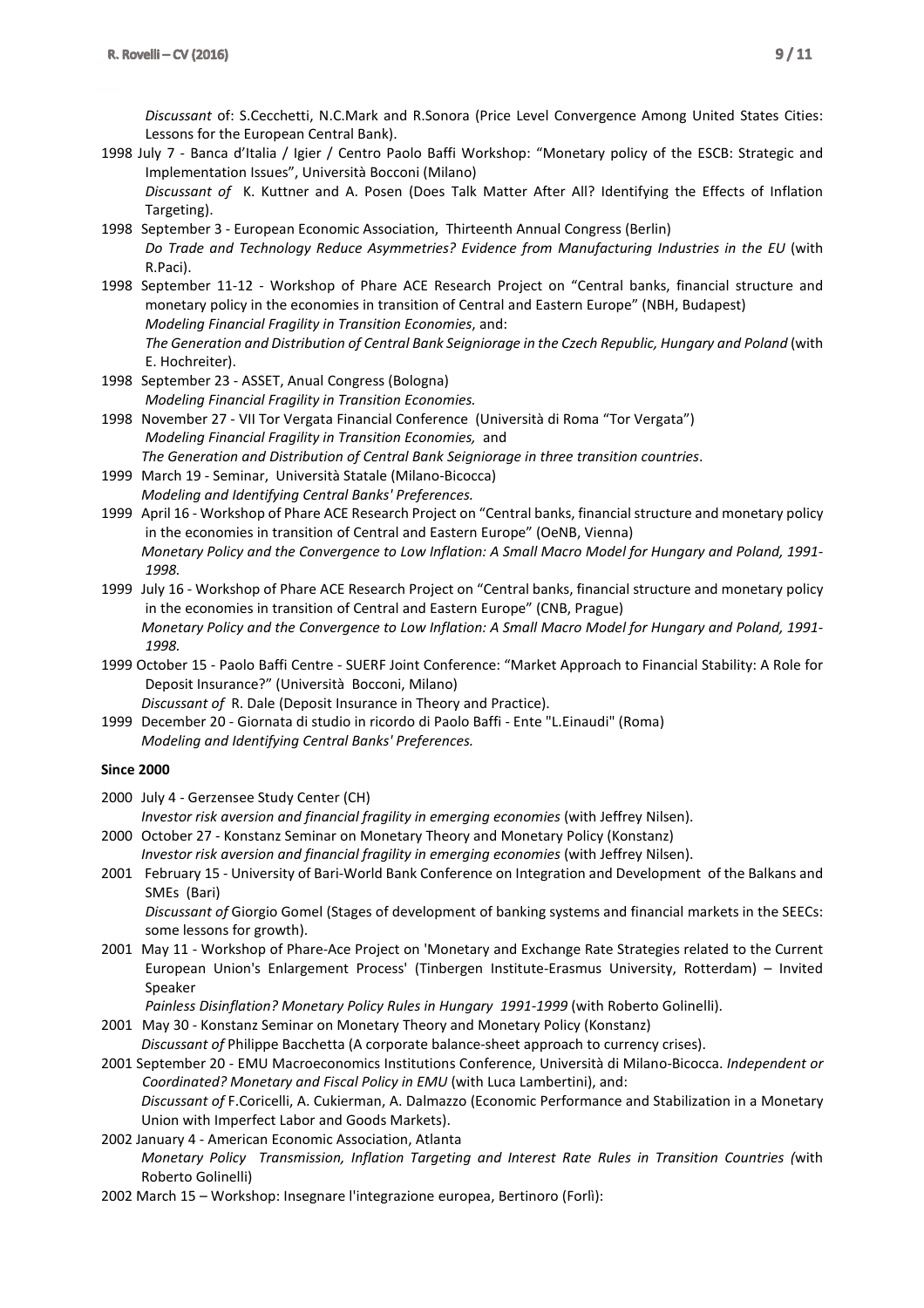*Quale e quanta integrazione? Spunti per un dibattito sulla politica economica nell'UE.* 

2002 May 24 – Facoltà di Scienze Politiche di Forlì (Forlì):

*Organizer, Chair and Introduction of Panel:* Dalla ricerca alla cura: Come organizzare e finanziare la distribuzione dei farmaci contro l'Aids nei paesi poveri? (How to organize and finance the distribution of anti-Aids medicines in poor countries?)

2002 June 8 – EACES bi-annual conference, Facoltà di Scienze Politiche di Forlì

*Organizer and Chair of Panel:* "Monetary and fiscal policy convergence and choice of exchange rate regime in transition countries", and*:*

*Discussant of*: A.Cas-Granje, "The macroeconomic framework of countries in preparation for accession to the EU and entry to EMU"; R. Schweickert, "Assessing the Advantages of EMU-Enlargement for the EU and the Accession Countries: A Comparative Indicator Approach"; G.Gomel, "The Banking and Financial Sector in the Countries of South Eastern Europe"; L.Orlowski, "Monetary Convergence and Financial Risk Management in the EU Candidate Countries".

2002 July 5 – Eurozone Meeting, Facoltà di Economia (Bologna)

 *Monetary Policy Transmission, Inflation Targeting and Interest Rate Rules in Transition Countries* (with R. Golinelli).

- 2002 October 23 Study Center Gerzensee (Foundation of Swiss N.B.)- Central Bankers Course:  *Workshop: Monetary Transmission in Transition Economies.*
- 2003 January 5 Allied Social Sciences Association Meeting (Washington D.C.) NAEFA Panel:  *Monetary and Fiscal Policy Coordination and Macroeconomic Stabilization. A Theoretical Analysis* (with Luca Lambertini).
- 2003 January 16 Seminar at Igier (Università Bocconi, Milano)
	- *Monetary and Fiscal Policy Coordination and Macroeconomic Stabilization. A Theoretical Analysis* (with Luca Lambertini).
- 2003 April 14 Facoltà di Scienze Politiche di Forlì (Forlì):
	- *Organizer and Introduction of Panel:* "Dopo la Convenzione Europea: Quale nuova Unione?" (After the European Convention: Towards a New Union?).
- 2003 August 24 European Economic Association Annual Congress (Stockholm) *Monetary and Fiscal Policy Coordination and Macroeconomic Stabilization. A Theoretical Analysis* (with Luca Lambertini).
- 2003 November 22 Workshop: Emu Macroeconomic Institutions and Policies (Università Bicocca, Milano) *Discussant of:* B. Buiter – C. Grafe "Patching up the Pact. Some Suggestions for Enhancing Fiscal Sustainability and Macroeconomic Stability in an Enlarged European Union".
- 2004 March 11 Comitato Italiano Unicef: Corso interdisciplinare di educazione allo sviluppo (Forlì) *Quali istituzioni per lo sviluppo?*
- 2004 May 15 Workshop: Macroeconomic Governance in the EMU (Università di Siena) *Monetary and Fiscal Policy Coordination and Macroeconomic Stabilization. A Theoretical Analysis* (with Luca Lambertini), and:

*The Political Economy of the Stability Pact: An evaluation of alternative proposals to reform the SGP and of their political sustainability*.

- 2004 May 26 Konstanz Seminar on Monetary Theory and Monetary Policy (Konstanz) *Discussant of:* B.McCallum and E.Nelson "Targeting versus Instrument Rules for Monetary Policy".
- 2005 October 15 Center for Financial Studies Conference: "New Perspectives on Fiscal Sustainability" (University of Frankfurt)

*Discussant of:* T. Stratmann and B. Akitoby "Fiscal Policy and Financial Markets".

- 2006 November 10 Conference: "Europa Potenza Civile" (Punto Europa, Forlì)
- *Mercato unico, Potenza civile e Mercato globale*.
- 2007 January 26 IZA-World Bank Workshop: The Informal Economy and Informal Labor Markets in Developing, Transition and Emerging Economies (Bertinoro, Italy)

*Discussant of:* J. Bennett and S. Levy "From Informal to Formal: The Role of Capital Accumulation in Senegal".

2007 March 16 – European Integration at the Crossroads – International Conference from the Perspective of Political Science, Economics and Law (Charles University, Prague)

 *One market, how many social models? Policy and performance indicators for the EU-27.* 

2007 March 21 – Seminar, University of Strathclyde (Glasgow, UK)

 *One market, how many social models? Policy and performance indicators for the EU-27.*  2007 May 31 – Seminar, Università di Bari

- *One market, how many social models? Policy and performance indicators for the EU-27.*
- 2007 June 23 16th AISSEC National Conference (Università di Parma)